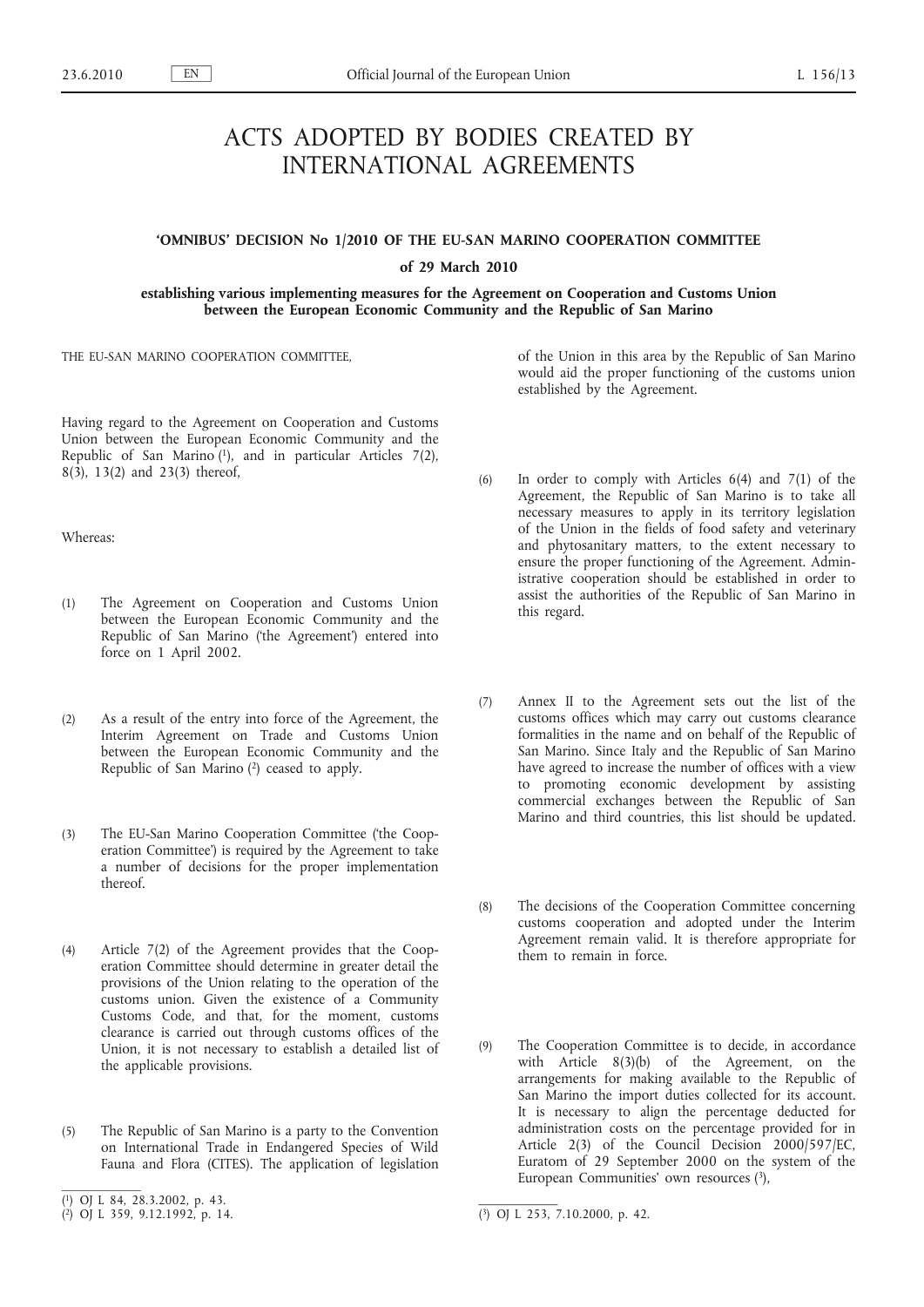HAS ADOPTED THIS DECISION:

# *Article 1*

The rules of procedure of the Cooperation Committee set out in Annex I are hereby adopted.

# *Article 2*

1. A Customs Cooperation Committee, which has the task, in particular, of ensuring the correct and uniform application of the Agreement's customs provisions and operates under the authority of the Cooperation Committee, is hereby set up.

The Customs Cooperation Committee shall be composed of customs experts from the Union and from the Republic of San Marino. The Customs Cooperation Committee shall meet alternately under the chairmanship of a European Commission representative and a representative of the Republic of San Marino. The rules of procedure of the Cooperation Committee shall apply, *mutatis mutandis*, to the Customs Cooperation Committee.

3. The Customs Cooperation Committee shall report regularly on its work to the Cooperation Committee. The flow of information shall take place through the secretariat of the Cooperation Committee. The Customs Cooperation Committee shall refer to the Cooperation Committee any instances raising a question of principle on the interpretation of the Agreement.

# *Article 3*

1. The Republic of San Marino shall apply customs legislation of the Union as it applies in the Union, and in particular the Community Customs Code (1) and its implementing provisions. The Republic of San Marino shall apply legislation of the Union relating to international trade in endangered species of wild fauna and flora.

2. In order to apply particular customs regimes, and to apply the legislation relating to international trade in endangered species of wild fauna and flora, the customs territory of the Union and the territory of the Republic of San Marino shall be considered a single customs territory.

#### *Article 4*

The practical arrangements for applying legislation of the Union on food safety and veterinary and phytosanitary matters shall be agreed by the European Commission departments and the authorities of the Republic of San Marino.

### *Article 5*

In cases where a provision of the Union which the Republic of San Marino is required to apply by virtue of Article  $7(1)$  of the Agreement, in the areas of customs, common commercial policy, market surveillance, health, safety and protection of consumers, international trade in endangered species of wild fauna and flora, agriculture, or food safety or veterinary or phytosanitary matters, provides that a decision must be taken by the European Commission to resolve certain issues, such decision shall be taken by the authorities of the Republic of San Marino following agreement by the European Commission. Where such a provision of the Union provides that a decision must be taken or a communication must be made by a Member State, such decision shall be taken or such communication shall be made by the authorities of the Republic of San Marino. Those authorities shall take into account the opinions of the Union's scientific committees and use as a basis for its decisions the case-law of the Court of Justice and the practices followed by the European Commission.

## *Article 6*

1. The list of customs offices of the Union authorised to carry out customs clearance of goods destined for the Republic of San Marino annexed to the Agreement shall be replaced by the list set out in Annex II to this Decision.

2. Customs clearance operations relating to exports may be carried out at all Italian customs offices, with the exception of formalities:

- (a) which are carried out in customs procedures with economic impact;
- (b) which concern the export of arms, works of art, precursors and dual-use products;

which must be carried out at the offices and sub-offices listed in Annex II.

## *Article 7*

The procedures for making available to the San Marino Exchequer import duties collected by the Union on behalf of the Republic of San Marino are laid down in Annex III.

<sup>(</sup> 1) Council Regulation (EEC) No 2913/92 establishing the Community Customs Code, which has been amended several times. Regulation (EEC) No 2913/92 has been replaced by Regulation (EC) No 450/2008 of the European Parliament and of the Council laying down the Community Customs Code (Modernised Customs Code), in the manner provided for in Article 188 of Regulation (EC) No 450/2008.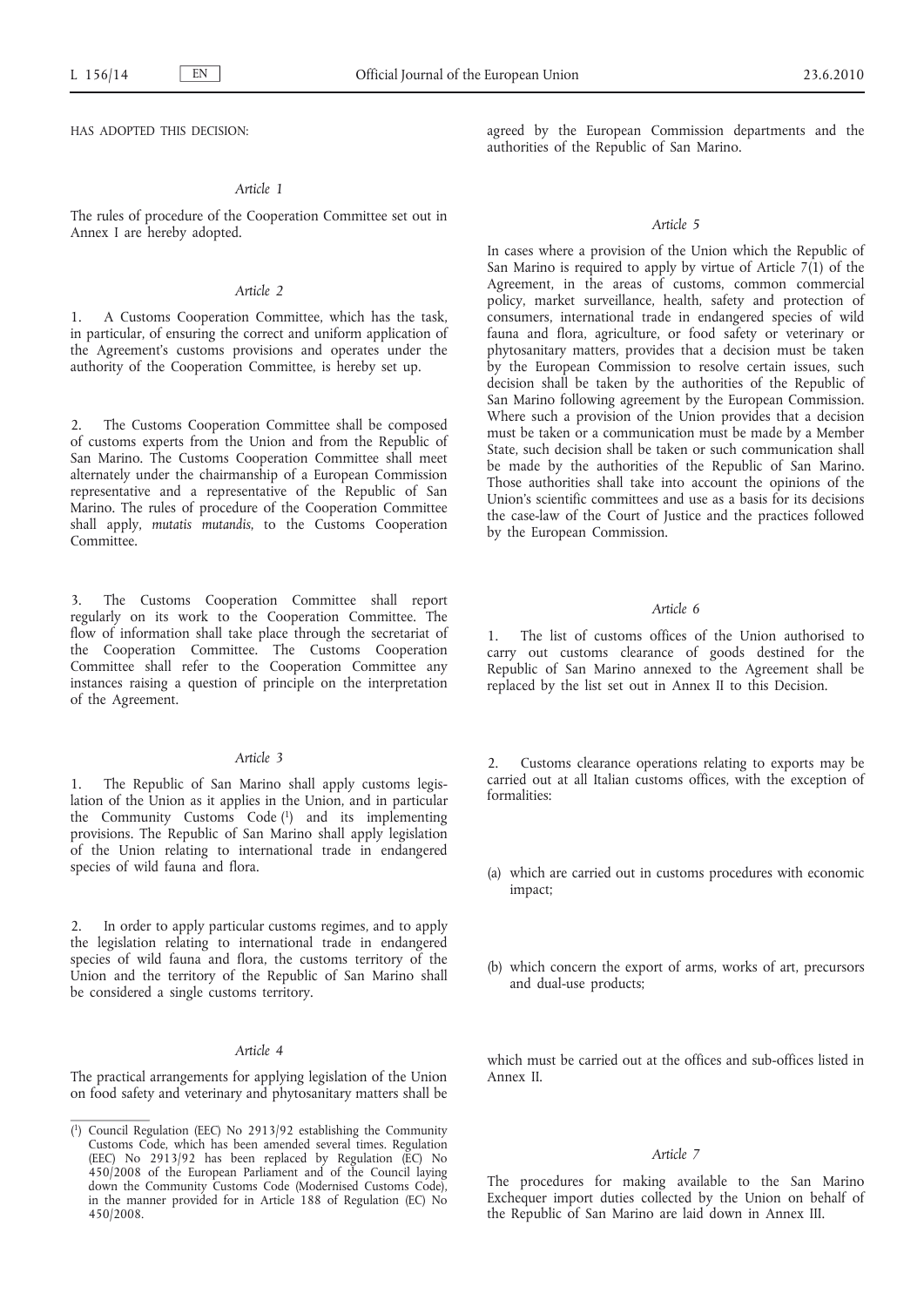# *Article 8*

1. Decision No 3/92 of the EEC-San Marino Cooperation Committee of 22 December 1992 on the arrangements for the provision of mutual assistance pursuant to Article 13 of the Agreement between the Community and San Marino (1) shall remain in force and shall constitute implementation of Article 23(8) of the Agreement.

2. Decision No 4/92 of the EEC-San Marino Cooperation Committee of 22 December 1992 concerning certain methods of administrative cooperation for implementation of the Interim Agreement and the procedure for forwarding goods to the Republic of San Marino (2), as amended by Decision No  $1/2002$  of the EC-San Marino Cooperation Committee (3), shall remain in force. It shall constitute implementations of Article 8(3)(a) and (c) and Article 23(8) of the Agreement and shall apply *mutatis mutandis* to the use of electronic-dataprocessing techniques in the transit procedure of the Union.

*Article 9*

This Decision shall enter into force on the day of its adoption.

Done at Brussels, 29 March 2010.

*For the Cooperation Committee The Chairman* Gianluca GRIPPA

<sup>(</sup> 1) OJ L 42, 19.2.1993, p. 29.

<sup>(</sup> 2) OJ L 42, 19.2.1993, p. 34.

<sup>(</sup> 3) OJ L 99, 16.4.2002, p. 23.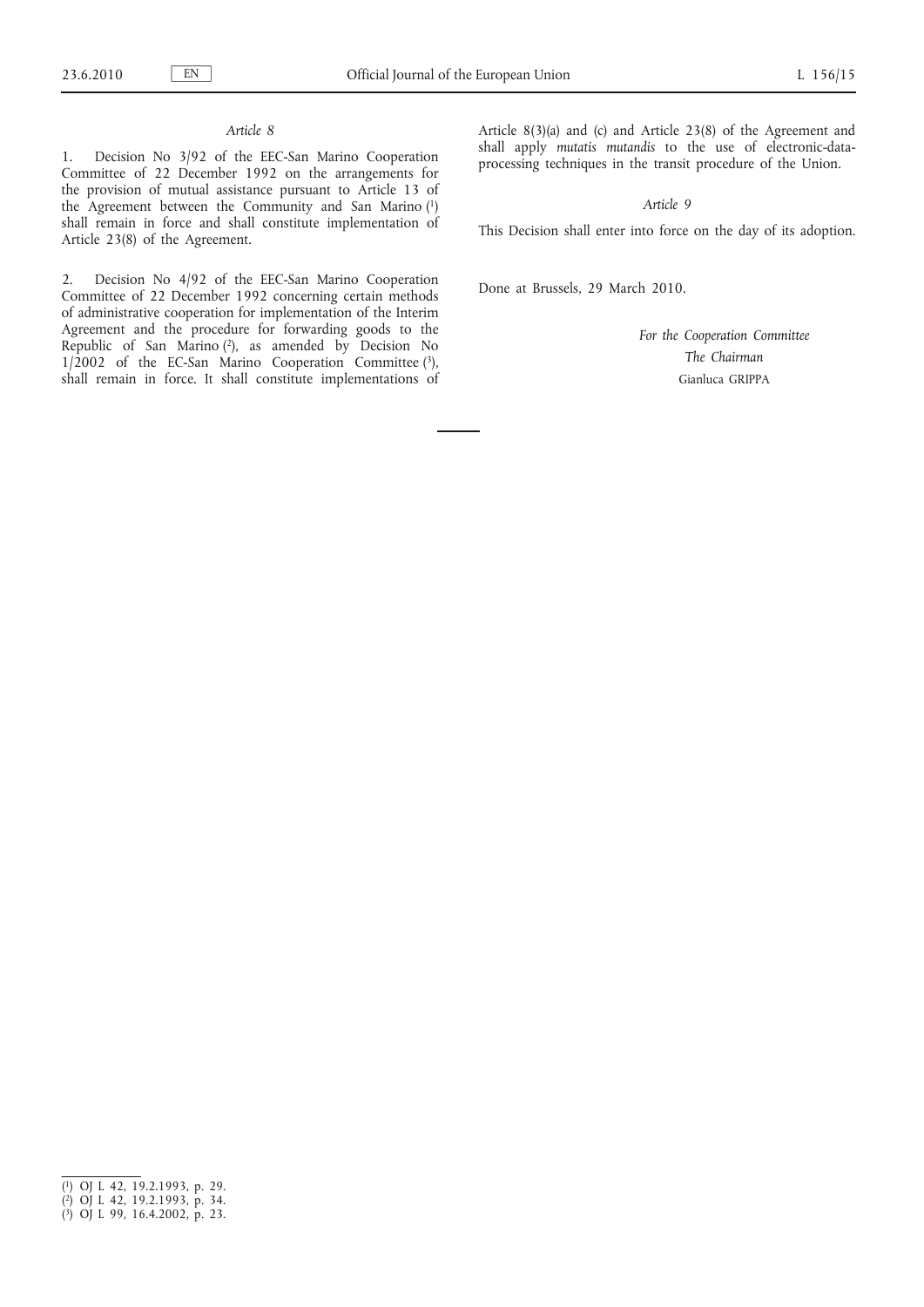## *ANNEX I*

#### *RULES OF PROCEDURE OF THE EU-SAN MARINO COOPERATION COMMITTEE*

#### *Article 1*

The chairmanship of the Cooperation Committee shall be held alternately for a period of six months as follows:

(a) from 1 January to 30 June by a representative of the European Commission;

(b) from 1 July to 31 December by a representative of the Republic of San Marino.

## *Article 2*

The Chairman of the Cooperation Committee shall determine, following the agreement of the two delegations, the date and place of meetings. These shall be held alternately in Brussels and in the Republic of San Marino.

*Article 3*

Before each meeting the Chairman shall be informed of the expected composition of each delegation.

*Article 4*

1. The Chairman shall draw up a provisional agenda for each meeting. This shall be sent to the two delegations no later than 15 days before the start of the meeting.

2. The provisional agenda shall include items for which documentation has been sent to the two delegations no later than the date on which the provisional agenda is sent.

3. The Chairman may, with the agreement of both delegations, shorten the deadlines provided for in paragraphs 1 and 2 to take account of particular circumstances.

4. The agenda shall be adopted by the Cooperation Committee at the beginning of each meeting. The inclusion in the agenda of any item other than those in the provisional agenda shall be done with the agreement of the Union and the Republic of San Marino.

## *Article 5*

1. Unless otherwise decided, the meetings of the Cooperation Committee shall not be public.

2. Without prejudice to other applicable provisions, the deliberations of the Cooperation Committee shall be covered by the obligation of professional secrecy, except in so far as the Committee decides otherwise.

# *Article 6*

The deliberations of the Cooperation Committee may take place by written procedure if the Union and the Republic of San Marino so agree.

## *Article 7*

Acts adopted by the Cooperation Committee shall be signed by the Chairman.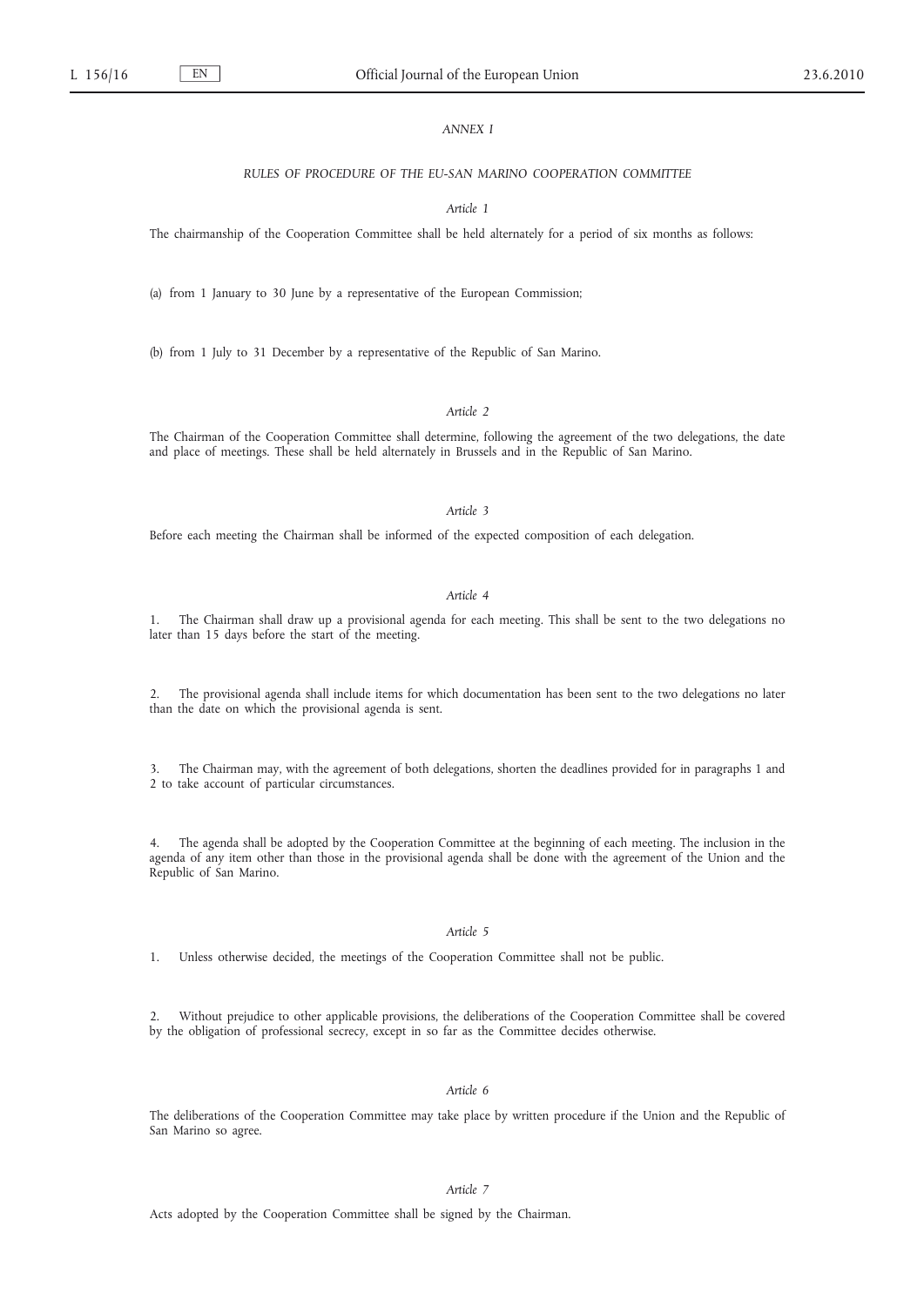#### *Article 8*

1. Recommendations and decisions of the Cooperation Committee pursuant to Article 23 of the Agreement shall be entitled 'Recommendation' or 'Decision' followed by a serial number and a reference to their subject matter.

2. Recommendations and decisions of the Cooperation Committee shall be forwarded to the addressees referred to in Article 10.

## *Article 9*

1. A record of the conclusions adopted by the Cooperation Committee shall be established by mutual agreement.

2. Secretariat services shall be provided jointly by a representative of the European Commission and a representative of the Republic of San Marino.

#### *Article 10*

All communications from the Chairman that are provided for in these rules of procedure shall be forwarded to the European Commission and to the Republic of San Marino.

## *Article 11*

1. The Contracting Parties shall each defray the expenses they incur by reason of their participation in the meetings of the Cooperation Committee, both with regard to staff, travel and subsistence expenditure and to postal and telecommunications expenditure.

2. Expenses related to the practical organisation of meetings (premises, requisites, etc.) shall be borne either by the Union or by the Republic of San Marino depending on where the meeting is held.

*Article 12*

The official languages of the Cooperation Committee shall be the official languages of the Institutions of the European Union.

#### *Article 13*

Correspondence intended for the Cooperation Committee shall be addressed to its Chairman at the Secretariat of the Cooperation Committee, using the address of the European Commission.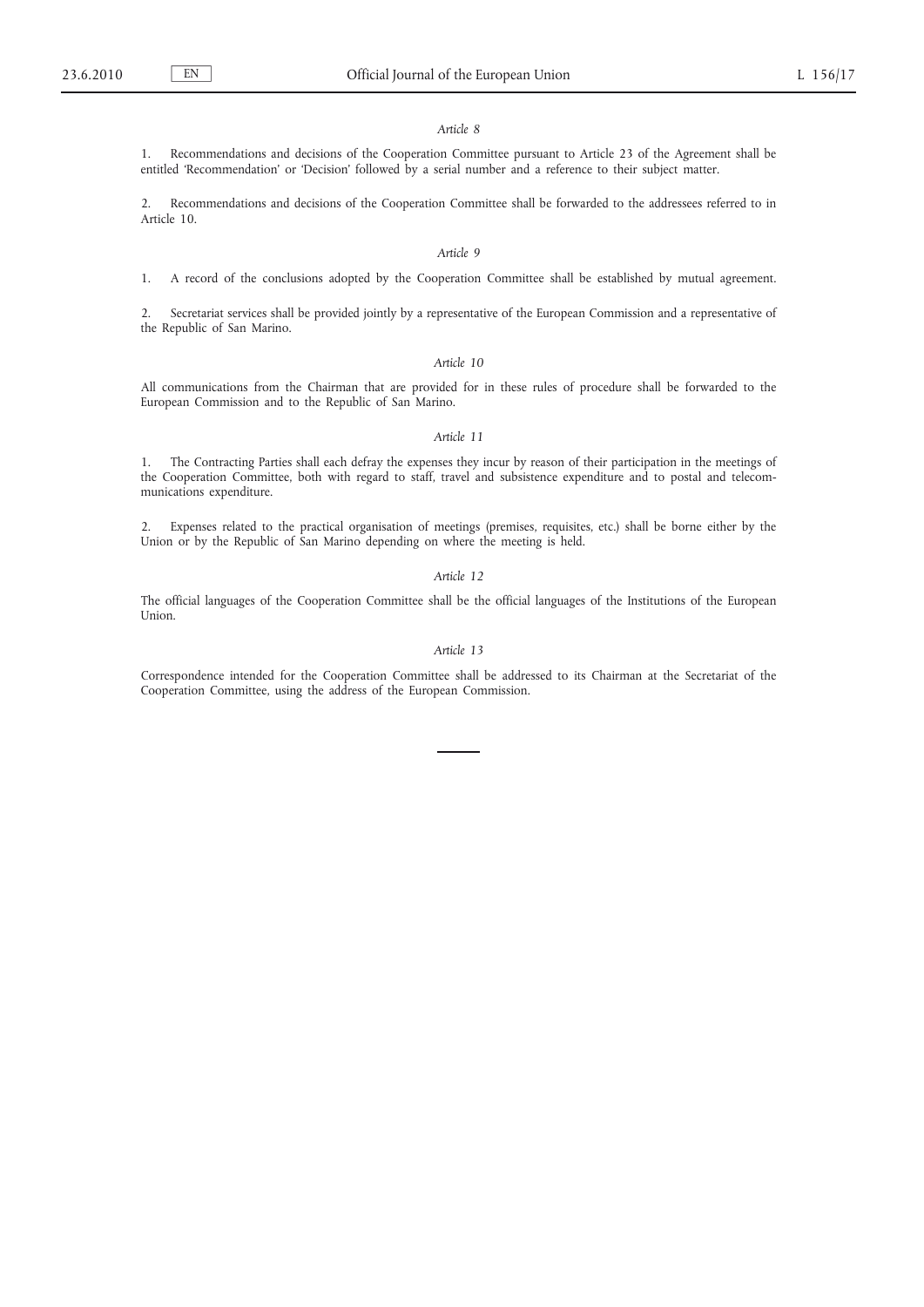## *ANNEX II*

### **List of customs offices of the Union authorised to carry out the customs clearance of goods destined for the Republic of San Marino**

- ANCONA: Ufficio delle Dogane di Ancona; Sezione Operativa Territoriale di Falconara Aeroporto,
- BOLOGNA: Ufficio delle Dogane di Bologna, Sezione Operativa Territoriale Aeroporto 'G. Marconi',
- FORLÌ: Ufficio delle Dogane di Forlì-Cesena; Sezione Operativa Territoriale Aeroporto 'Ridolfi',
- GENOVA: Ufficio delle Dogane di Genova; Sezione Operativa Territoriale Passo Nuovo; Sezione Operativa Territoriale Voltri; Sezione Operativa Territoriale Aeroporto,
- GIOIA TAURO: Ufficio delle Dogane di Gioia Tauro,
- LA SPEZIA: Ufficio delle Dogane di La Spezia,
- LIVORNO: Ufficio delle Dogane di Livorno,
- MILANO: Ufficio delle Dogane di Varese, Sezione Operativa Territoriale di Malpensa,
- ORIO AL SERIO: Ufficio delle Dogane di Bergamo, Sezione Operativa Territoriale di Orio al Serio,
- RAVENNA: Ufficio delle Dogane di Ravenna; Sezione Operativa Territoriale di San Vitale,
- RIMINI: Ufficio delle Dogane di Rimini; Sezione Operativa Territoriale di Aeroporto 'F. Fellini',
- ROMA: Ufficio delle Dogane di Roma II; Sezione Operativa Territoriale di Fiumicino,
- TARANTO: Ufficio delle Dogane di Taranto,
- TRIESTE: Ufficio delle Dogane di Trieste; Sezione Operativa Territoriale di Porto industriale; Sezione Operativa Territoriale di Punto Franco Vecchio; Sezione Operativa Territoriale di Punto Franco Nuovo,
- VENEZIA: Ufficio delle Dogane di Venezia; Sezione Operativa Territoriale di Interporto; Sezione Operativa Territoriale di Portogruaro.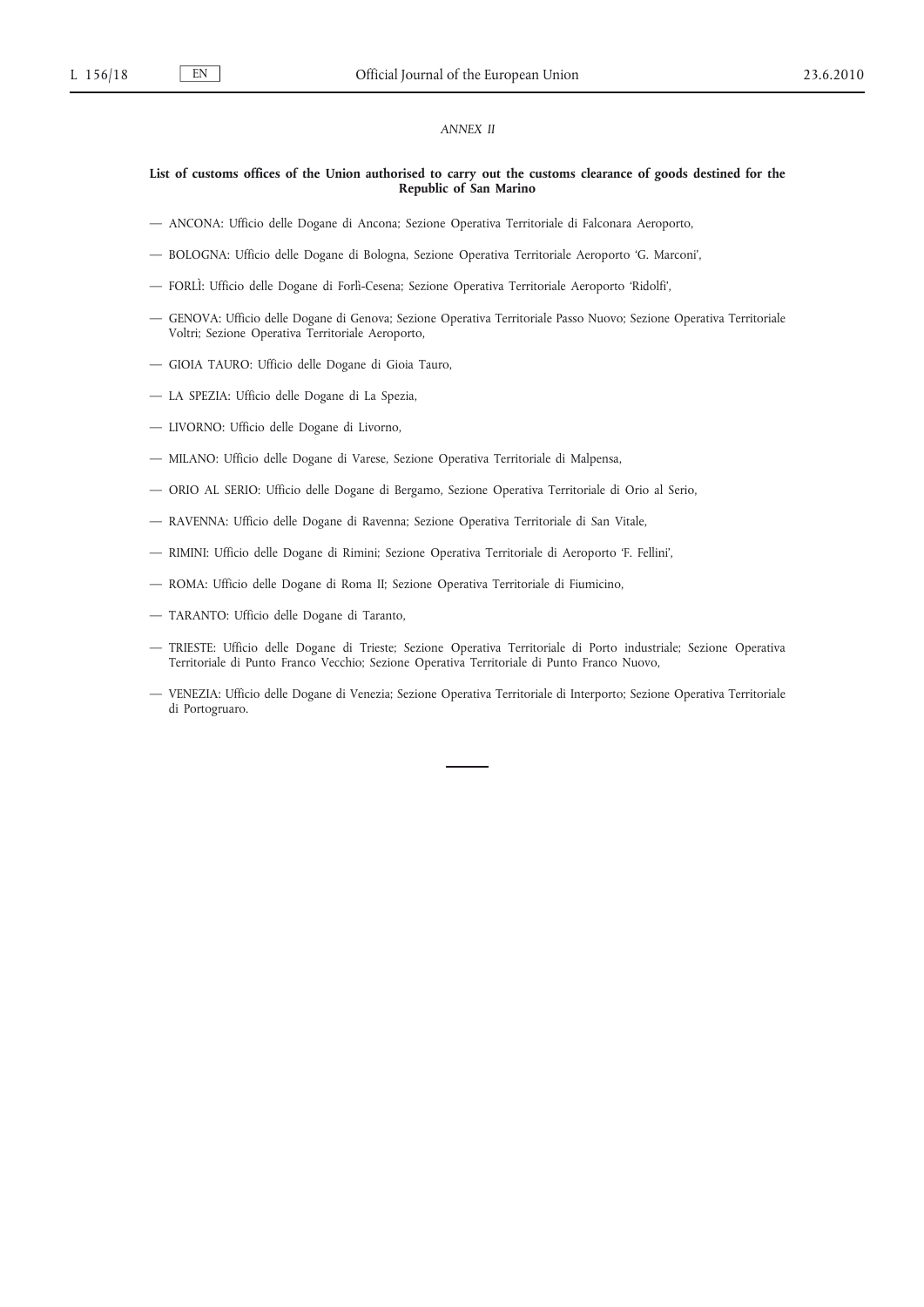### *ANNEX III*

#### **Procedures for making available to the San Marino Exchequer import duties collected by the Union on behalf of the Republic of San Marino**

#### *Article 1*

With regard to the establishment, monitoring and making available of import duties collected on goods destined for the Republic of San Marino, Article 3, Article 6(1), (3)(a) and (b) and the first subparagraph of paragraph 4 and Articles 10(1) and 17(2) of Regulation (EC, Euratom) No 1150/2000 (1) shall apply *mutatis mutandis*. In particular, the following provisions shall apply:

- (a) Member States of the Union with customs offices listed in Annex II to this Decision shall maintain separate accounts for import duties collected on goods destined for the Republic of San Marino, identical to those provided for as regards the Union's own resources in Article 6(1), (3)(a) and (b) of Regulation (EC, Euratom) No 1150/2000.
- (b) The import duties relating to T2 SM or T2L SM documents shall be established by the customs offices referred to in Annex II to this Decision at the moment they are entered in the accounts and shall be entered in the accounts referred to in point (a).

Where the customs office of departure of the T2 SM transit procedure or of issue of the T2L SM document has not received the information required to prove that the goods have arrived in the Republic of San Marino to the customs office of departure or of issue, within three months, a correction shall be made to the initial entry in the accounts.

In this case, the import duties shall be established as Union's own resources and entered in the accounts pursuant to Article 6(3)(a) of Regulation (EC, Euratom) No 1150/2000 or, as appropriate, in the separate accounts pursuant to Article 6(3)(b) of that Regulation.

The procedure referred to above shall apply *mutatis mutandis* for compensating products or for goods in their unaltered state sold within the territory of the Republic of San Marino under inward processing arrangements or for goods under temporary importation arrangements for which a customs debt has arisen.

- (c) The Member States in question shall, pursuant to the first subparagraph of Article 6(4) of Regulation (EC, Euratom) No 1150/2000, submit to the European Commission records of their accounts jointly with those relating to own resources. The records, established in the same way as for own resources, shall also indicate the total amount of import duties collected at each customs office.
- (d) The supporting documents shall be kept in accordance with the first and second subparagraphs of Article 3 of Regulation (EC, Euratom) No 1150/2000. These documents and the documents relating to own resources shall be filed separately.
- (e) Corrections to established entitlements or to the accounts made after 31 December of the third year following the year of the initial establishment shall not be entered in the accounts, except on points notified later than this date either by the European Commission or by a Member State or by the Republic of San Marino.
- (f) Article 18 of Regulation (EC, Euratom) No 1150/2000 shall apply. The inspection measures in question shall also apply to the documents referred to in point (b) of the first subparagraph of Article 18(2) proving that the goods have arrived in the Republic of San Marino. Officials authorised by the Republic of San Marino may participate in these inspection measures.
- (g) The Member States in question shall credit to the European Commission's account provided for in Article 9 of Regulation (EC, Euratom) No 1150/2000, within the time limits indicated in Article 10(1) of that Regulation and after deduction of collection costs, the entitlements entered in the accounts provided for in Article 6(3)(a) and (b) of that Regulation.

The percentage which the Union may deduct, as collection costs, from the import duties collected by the Union on behalf of the Republic of San Marino is set at 25 %.

(h) Member States in question shall be released from the obligation to place at the disposal of the European Commission the amounts corresponding to the duties recorded for the Republic of San Marino only once the conditions laid down in Article 17(2) of Regulation (EC, Euratom) No 1150/2000 have been fulfilled.

<sup>(</sup> 1) Council Regulation (EC, Euratom) No 1150/2000 of 22 May 2000 implementing Decision 2007/436/EC, Euratom on the system of the European Communities own resources (OJ L 130, 31.5.2000, p. 1).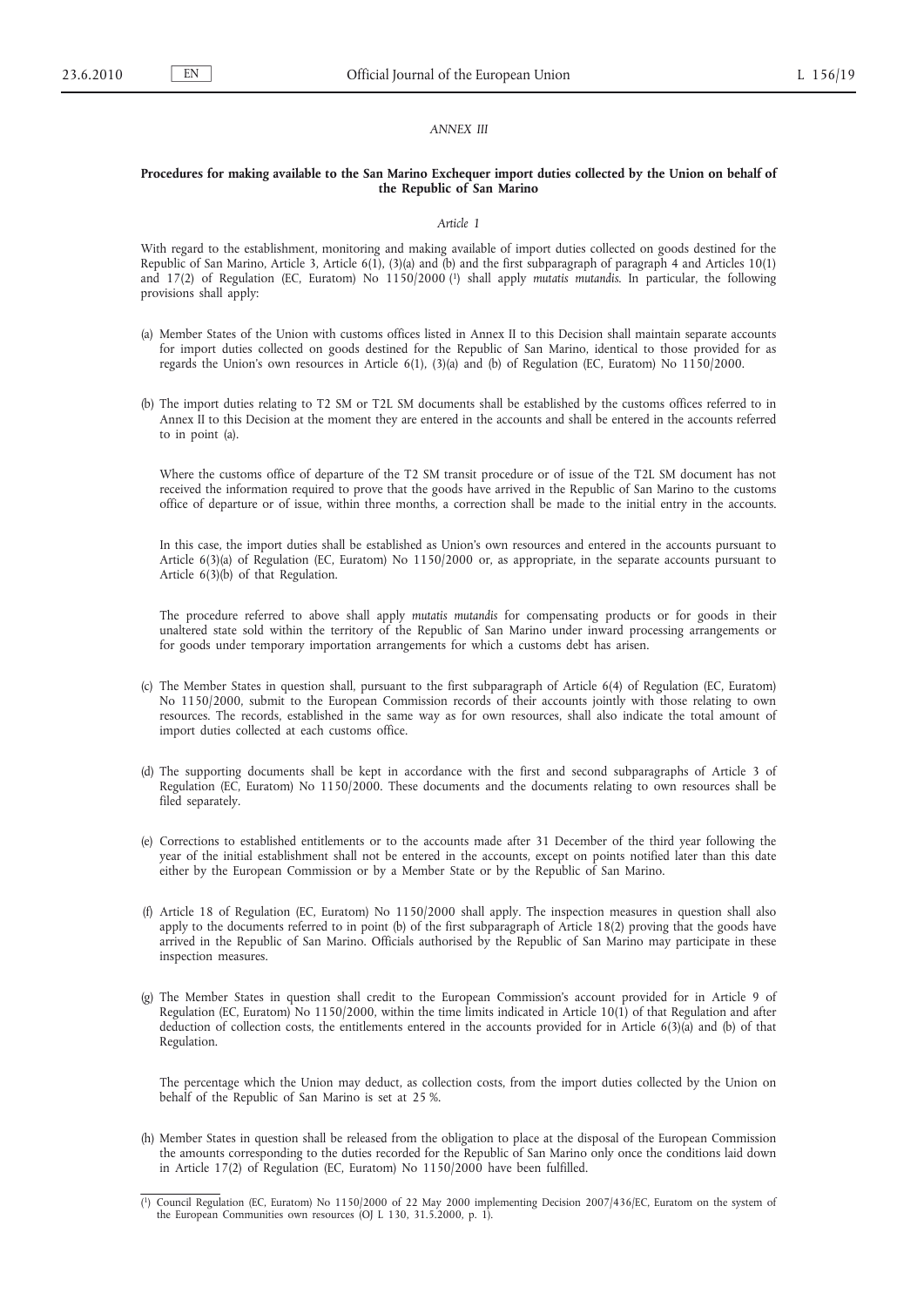# *Article 2*

The European Commission shall transfer the amounts credited to an account opened by the Republic of San Marino with thirty days of notification by the Member States that an amount has been credited. The Republic of San Marino shall inform the European Commission of the details of the account to be credited and shall bear any charges on this account.

*Article 3*

In the implementation of Article 1(a) and (b), the Appendix shall apply.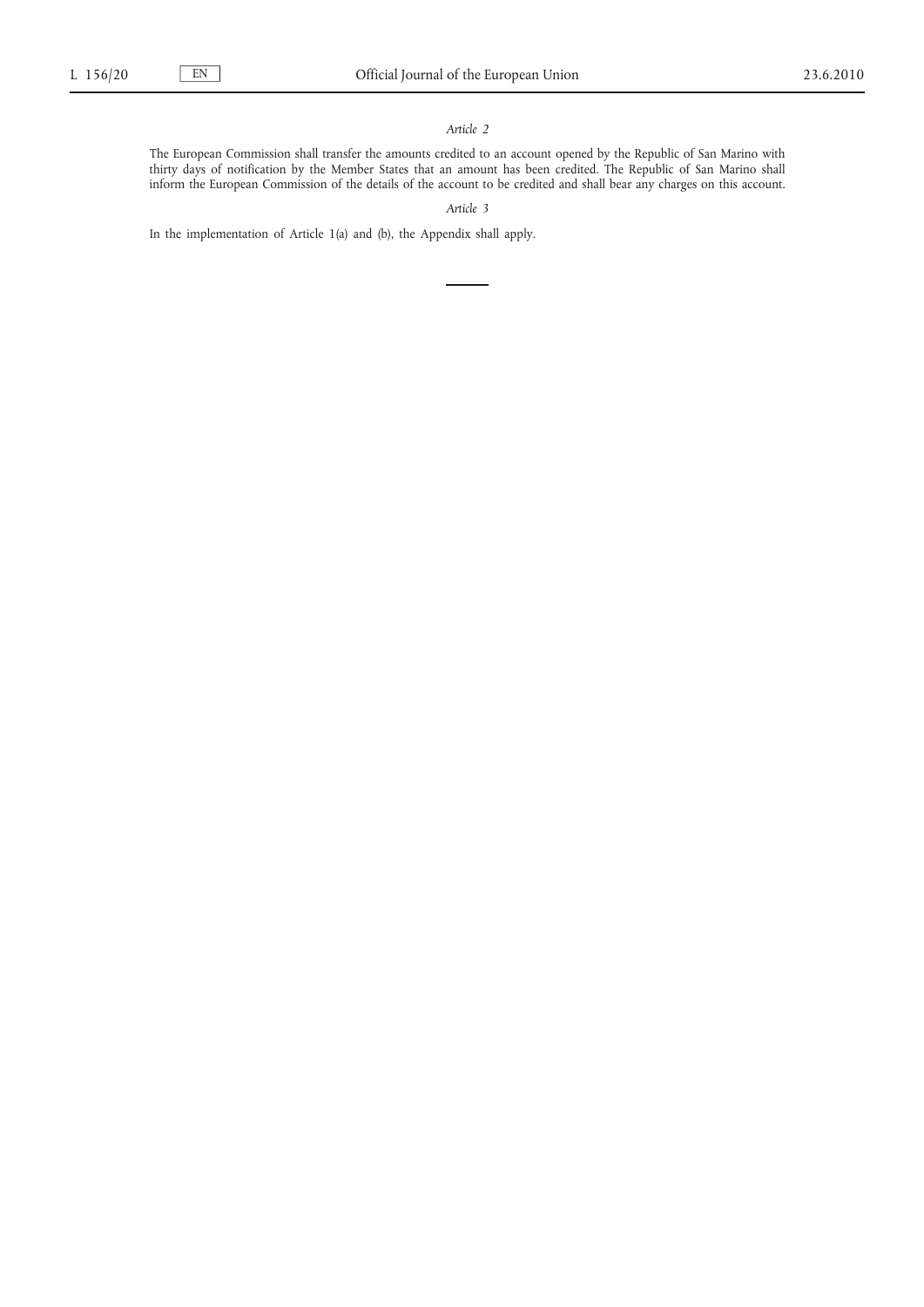#### *Appendix*

#### **Administrative procedure applicable in the implementation of points (a) and (b) of Article 1**

1. Completion of formalities at authorised customs offices to release goods for free circulation

When goods bound for the Republic of San Marino are released for free circulation, they move under cover of a T2 SM transit procedure or a T2L SM document as appropriate. The import duties shall be entered in the accounts within the time-limits laid down by the relevant legislation of the Union.

For control purposes, duties entered in the accounts shall also be recorded in a register, specifically kept for this purpose by the customs office concerned, containing details of all imports bound for the Republic of San Marino, including reference to the goods imported, the date of acceptance of the import declaration, the items of charge, the amount of duty involved and the movement reference number or document issued (T2 SM or T2L SM).

The authorities of the Republic of San Marino, using the 'arrival advice' message, shall notify the office of departure of the arrival of the goods on the day they are presented at the office of destination and shall forward the 'control results' message to the office of departure at the latest on the third day following the day the goods are presented at the office of destination.

Where a T2 SM document is used in the transit fallback procedure, or a T2L SM document, the customs office shall indicate on these documents the deadline of three months from the date of issue of the said documents for the return of copy No 5 of document T2 SM or the copy of document T2L SM, duly stamped by the authorities of the Republic of San Marino, to the customs office of issue.

2. Completion of accounting formalities at authorised customs offices

The import duties shall be entered in the 'San Marino' accounts (procedure analogous to that detailed in Article 6(3)(a) of Regulation (EC, Euratom) No 1150/2000) in accordance with the provisions of that Article.

However, the authorities of the Member States with customs offices listed in Annex II may decide not to make an entry in the 'San Marino' accounts if the established duties for which security has been provided have been challenged and might upon settlement of the disputes which have arisen be subject to change. In this case, pending the outcome of the ensuing national administrative and/or legal procedures by the competent authorities, the amount of import duties shall be recorded in separate 'San Marino' accounts (procedure analogous to that detailed in Article 6(3)(b) of Regulation (EC, Euratom) No 1150/2000).

For the purposes of this paragraph, the following shall be considered to be 'competent authorities':

- for any question relating to implementation of the laws, regulations or administrative provisions applicable to customs matters, the administrative or judicial authorities of the Member State which carried out the customs clearance or, where appropriate, those of the Union,
- for any question relating to procedural provisions (notifications, deadlines, etc.), the administrative or judicial authorities of the Member State which carried out the customs clearance,
- for any question relating to implementation of an implementing measure concerning the forced recovery of debts in the territory of the Republic of San Marino, the judicial authorities of the Republic of San Marino.
- 3. Discharge of the transit procedure and return of supporting documents

The transit operation may be discharged when the customs office of departure of the goods has received the appropriate 'arrival advice' and 'control results' messages within the time-limits foreseen in the customs legislation of the Union.

When the fallback procedure for transit is used or a T2L SM document was issued, copy No 5 of document T2 SM or the copy of document T2L SM, duly stamped by the authorities of the Republic of San Marino, are returned within the three-month time-limit referred to in the fourth subparagraph of paragraph 1 to the customs office of issue.

Where the messages referred to in the first subparagraph are not presented or where copy No 5 of document T2 SM or the copy of document T2L SM is not returned to the office of departure within the designated time limit, an entry shall be made in the register referred to above and a correction made to the initial entry in the accounts. In this case, the import duties shall be established as Union's own resources and entered in the accounts detailed in Article 6(3)(a) of Regulation (EC, Euratom) No 1150/2000 or, where appropriate, in the separate accounts referred to in Article 6(3)(b) of that Regulation.